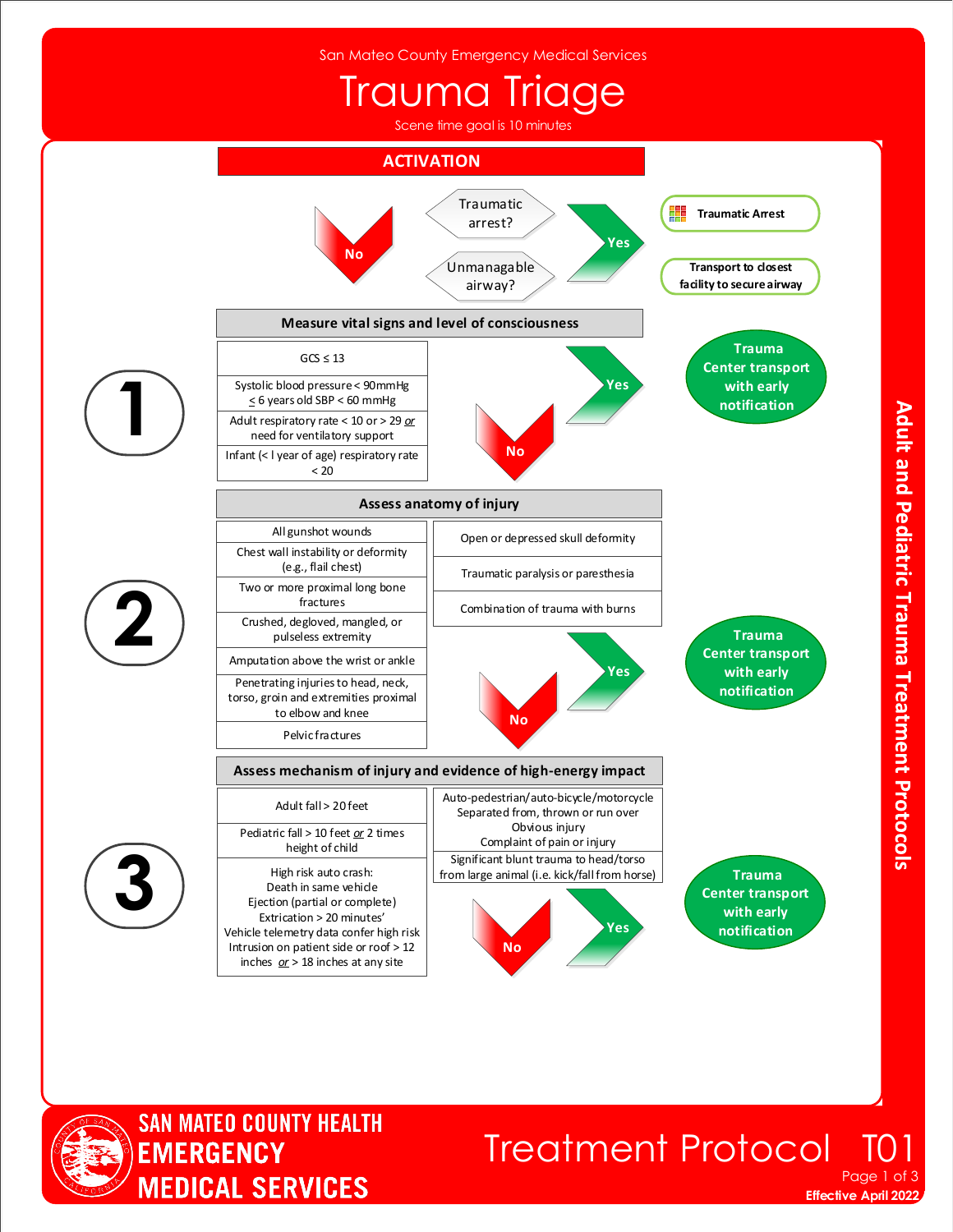# Trauma Triage

Scene time goal is 10 minutes

#### **For other situations not described below, consider Trauma Base Hospital contact if paramedic has concern that a serious injury may exist**

#### **Risk Factor Advisory**

Patients who do not meet Box 1-3 criteria may still be prone to seriously injury, specifically if they have one or more of the following risk factors:

- Pregnancy over 20 weeks
- Communication barrier (e.g., age, language, psychiatric, or developmental issues)
- Age 55 or older
- Patient taking anticoagulants or with known bleeding disorder
- Patient with co-morbidity factors
- Central nervous system changes
- Time sensitive injuries

#### Motor vehicle crash

- Estimated impact speed of > 40mph
- Mechanical extrication required by fire department personnel
- Rollover with unrestrained occupant

Person struck by a vehicle at < 20mph

Person ejected/fell from other object (e.g., motorcycle, horse, or ATV)

Blunt assault with weapon (e.g., pipe, bat, or golf club)

Falls > 10 but < 20 feet

*This list is not all-inclusive and other high energy mechanisms encountered also merit Trauma Base Hospital contact*

**Trauma Center transport with early notification**



 **Yes**

Transport to hospital of patient choice



**4**

**SAN MATEO COUNTY HEALTH EMERGENCY MEDICAL SERVICES**